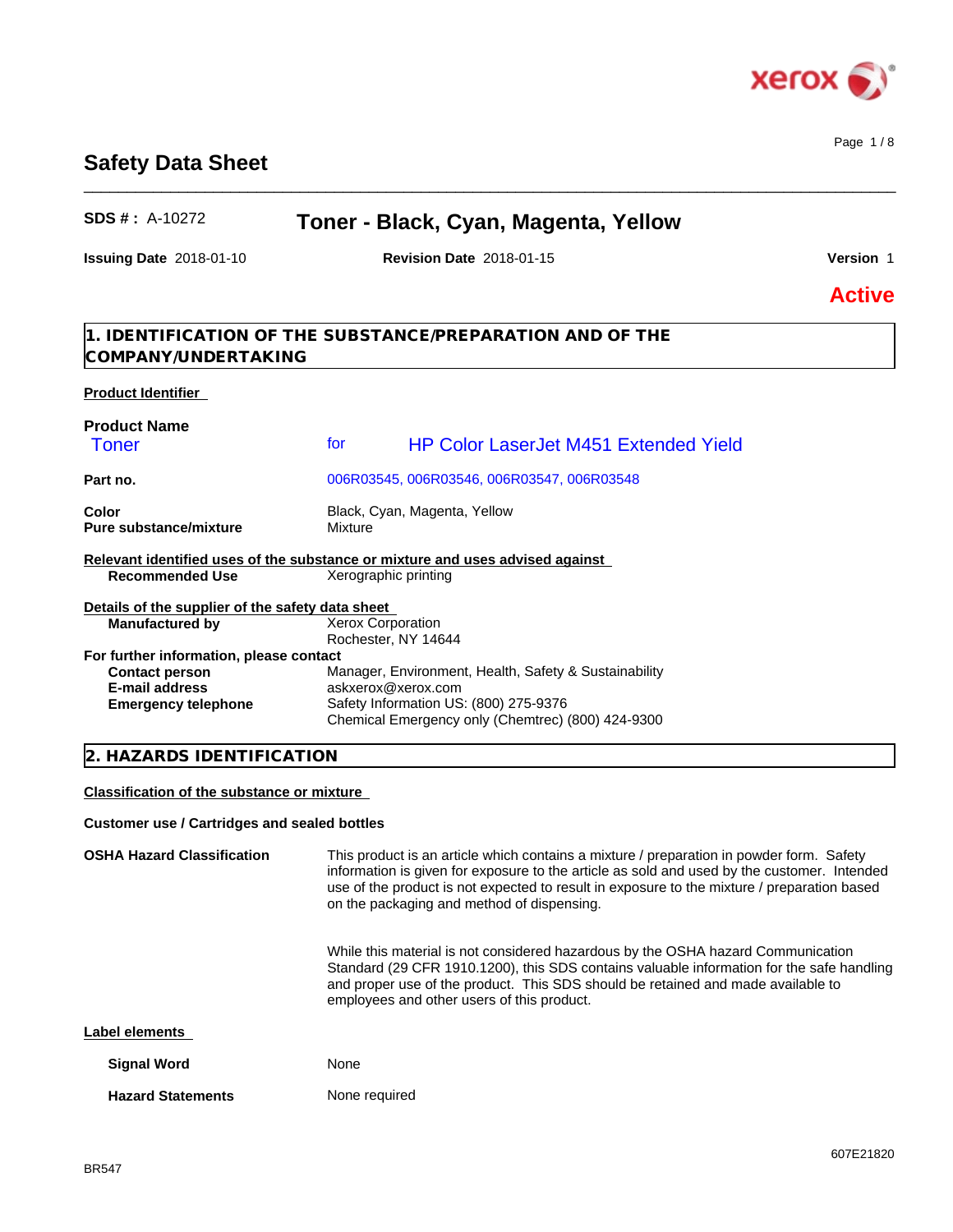

#### **Precautionary Statements** None required

#### **Other hazards**

No hazard expected under normal conditions of use

### **3. COMPOSITION/INFORMATION ON INGREDIENTS**

## **Mixtures**

This formulation represents multiple colors and the component list includes multiple pigments. The actual toner formulation for each color will differ only in the pigment used.

| <b>Chemical Name</b>       | <b>CAS No.</b> | Weight % | <b>Classification (Reg.</b><br>1272/2008) | <b>Hazard Statements</b> |
|----------------------------|----------------|----------|-------------------------------------------|--------------------------|
| Styrene acrylate copolymer | Proprietary    | 70-90    | $\overline{\phantom{m}}$                  | --                       |
| Wax                        | Proprietary    | $5 - 15$ | $\overline{\phantom{a}}$                  | --                       |
| Cyan pigment               | Proprietary    | $0 - 10$ | $\overline{\phantom{a}}$                  | --                       |
| Carbon black               | 1333-86-4      | $0 - 10$ | $- -$                                     |                          |
| Magenta pigment            | Proprietary    | $0 - 10$ | $- -$                                     | --                       |
| Yellow pigment             | Proprietary    | $0 - 10$ | $- -$                                     |                          |
| Amorphous silica           | 7631-86-9      |          | $\overline{\phantom{a}}$                  | --                       |
| Titanium dioxide           | 13463-67-7     |          | $- -$                                     | --                       |

## **4. FIRST AID MEASURES**

**Description of first-aid measures** General advice **For external use only.** When symptoms persist or in all cases of doubt seek medical advice. Show this material safety data sheet to the doctor in attendance. **Eye contact** Immediately flush with plenty of water. After initial flushing, remove any contact lenses and continue flushing for at least 15 minutes **Skin contact** Wash skin with soap and water **Inhalation** Move to fresh air **Ingestion Rinse mouth with water and afterwards drink plenty of water or milk** 

**Most important symptoms and effects, both acute and delayed**

| <b>Acute toxicity</b>                |                                                                                  |  |
|--------------------------------------|----------------------------------------------------------------------------------|--|
| Eyes                                 | No known effect                                                                  |  |
| <b>Skin</b>                          | No known effect                                                                  |  |
| <b>Inhalation</b>                    | No known effect                                                                  |  |
| Ingestion                            | No known effect                                                                  |  |
| <b>Chronic toxicity</b>              | No known effects under normal use conditions                                     |  |
| <b>Main symptoms</b>                 | Overexposure may cause:<br>mild respiratory irritation similar to nuisance dust. |  |
| <b>Aggravated Medical Conditions</b> | None under normal use conditions                                                 |  |
|                                      | Indication of immediate medical attention and special treatment needed           |  |
| Protection of firet-sidere           | No special protective equipment required                                         |  |

**rotection of first-aiders** No special protective equipment required **Notes to physician** Treat symptomatically

## **5. FIRE-FIGHTING MEASURES**

#### **Extinguishing media**

**Suitable extinguishing media** Use water spray or fog; do not use straight streams, Foam **Unsuitable extinguishing media** Do not use a solid water stream as it may scatterand spread fire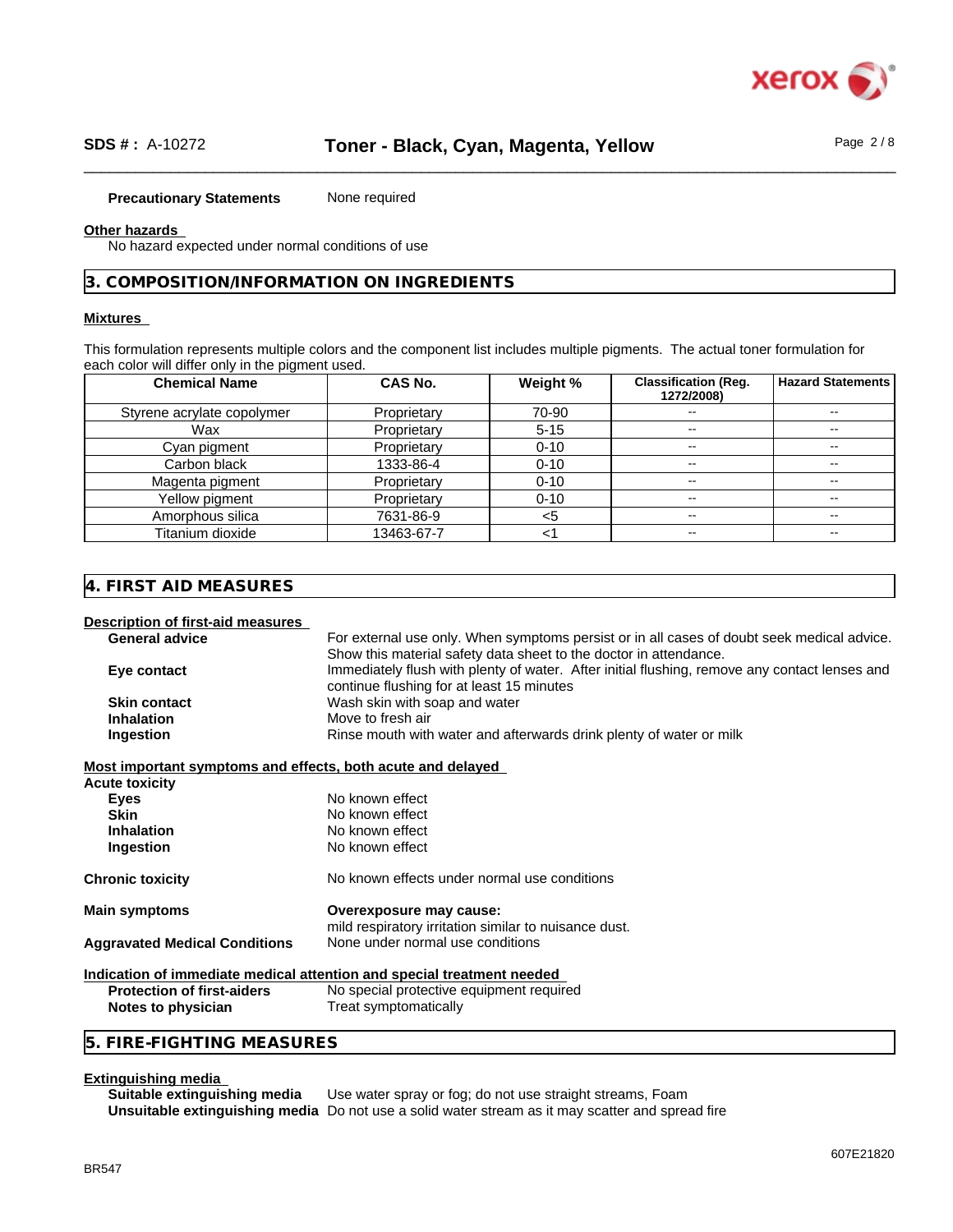

## **Special hazards arising from the substance or mixture**

Fine dust dispersed in air, in sufficient concentrations, and in the presence of an ignition source is a potential dust explosion hazard

#### **Hazardous combustion products**

Hazardous decomposition products due to incomplete combustion, Carbon oxides, Nitrogen oxides (NOx)

#### **Special protective actions for fire-fighters**

In the event of fire and/or explosion do not breathe fumes. Wear fire/flame resistant/retardant clothing. Use self-contained pressure-demand breathing apparatus if needed to prevent exposure to smoke or airborne toxins.

#### **Other information**

**Flash point** Not applicable

**Flammable properties** Not flammable. Will not readily ignite.

## **6. ACCIDENTAL RELEASE MEASURES**

**Personal precautions, protective equipment and emergency procedures** Avoid breathing dust

#### **Environmental precautions**

No special environmental precautions required

#### **Methods and material for containment and cleaning up Methods for containment** Prevent dust cloud

**Methods for cleaning up** Use a vacuum cleaner to remove excess, then wash with COLD water. Hot water fuses the toner making it difficult to remove.

#### **Reference to other sections**

The environmental impact of this product has not been fully investigated

However, this preparation is not expected to present significant adverse environmental effects.

| 7. HANDLING AND STORAGE |  |
|-------------------------|--|
|-------------------------|--|

#### **Precautions for safe handling**

| Advice on safe handling | Handle in accordance with good industrial hygiene and safety practice<br>Avoid dust accumulation in enclosed space |
|-------------------------|--------------------------------------------------------------------------------------------------------------------|
|                         | Prevent dust cloud                                                                                                 |

**Hygiene measures** None under normal use conditions

## **Conditions for safe storage, including any incompatibilities**

**Technical measures and storage** Keep container tightly closed in a dry and well-ventilated place **conditions** Store at room temperature

**Incompatible products** None

#### **Specific end uses**

Xerographic printing

#### **8. EXPOSURE CONTROLS/PERSONAL PROTECTION**

**Control parameters Exposure Limits**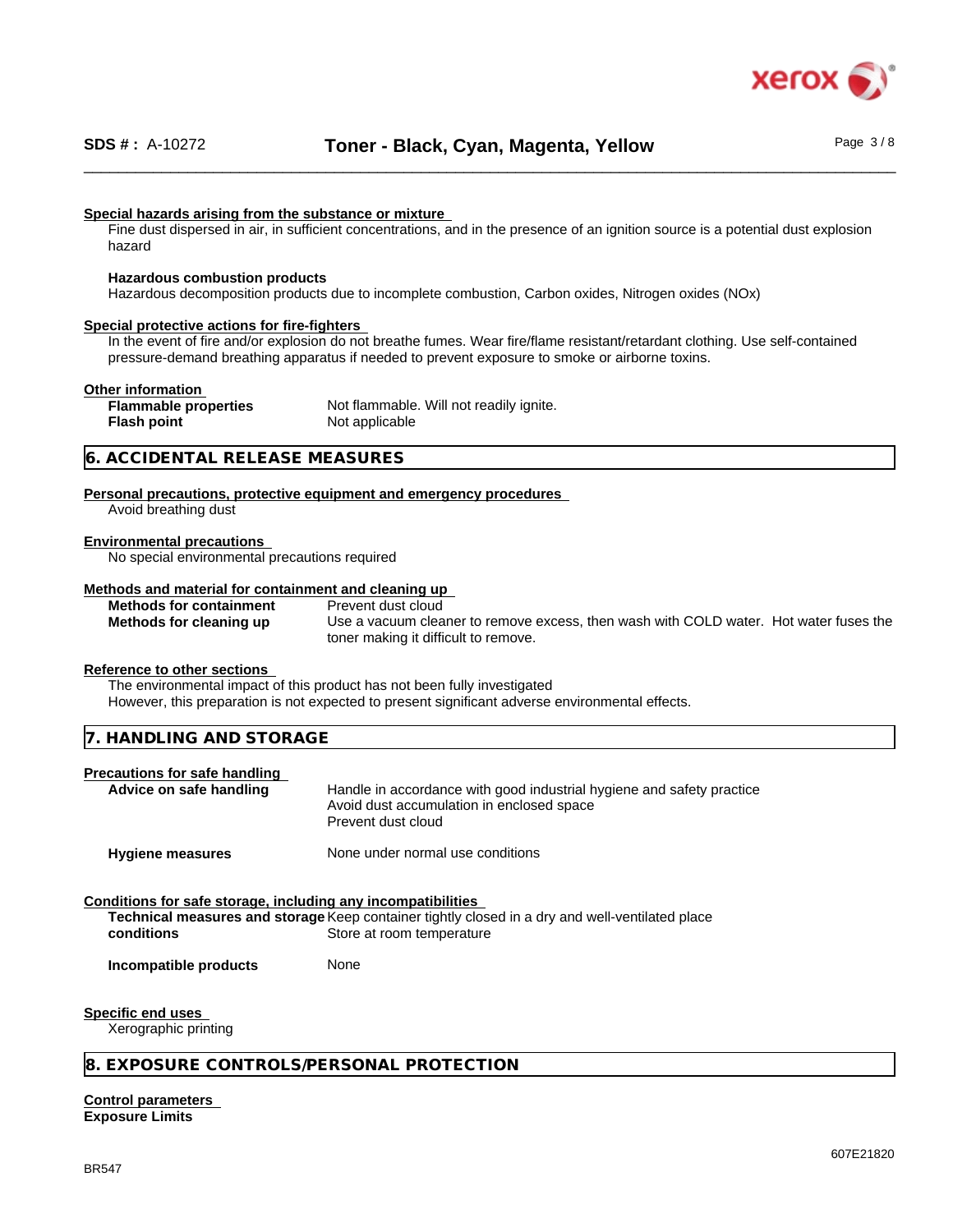

# SDS #: A-10272 **Toner - Black, Cyan, Magenta, Yellow** Page 4/8

| <b>ACGIH TLV TWA</b>        | 10 mg/m <sup>3</sup> (inhalable particles) |
|-----------------------------|--------------------------------------------|
| <b>ACGIH TLV TWA</b>        | $3$ mg/m <sup>3</sup> (respirable dust)    |
| <b>OSHA PEL TWA</b>         | 15 mg/m <sup>3</sup> (total dust)          |
| <b>OSHA PEL TWA</b>         | $5 \text{ mg/m}^3$ (respirable dust)       |
| <b>Xerox Exposure Limit</b> | 2.5 mg/m <sup>3</sup> (total dust)         |
| <b>Xerox Exposure Limit</b> | $0.4$ mg/m <sup>3</sup> (respirable dust)  |

#### **Component Information**

| <b>Chemical Name</b> | <b>ACGIH TLV</b>         | <b>OSHA PEL</b>           |
|----------------------|--------------------------|---------------------------|
| Wax                  | TWA: $2 \text{ ma/m}^3$  |                           |
| Cyan pigment         | TWA: 1 $ma/m3$           |                           |
| Carbon black l       | TWA: $3 \text{ ma/m}^3$  | TWA: $3.5 \text{ mg/m}^3$ |
| Titanium dioxide     | TWA: $10 \text{ mg/m}^3$ | TWA: $15 \text{ mg/m}^3$  |

## **Exposure controls**

**Engineering measures** None under normal use conditions

#### **Individual protection measures, such as personal protective equipment (PPE)**

| <b>Respiratory protection</b> | No special protective equipment required. |
|-------------------------------|-------------------------------------------|
| <b>Eye/Face protection</b>    | No special protective equipment required  |
| Skin and body protection      | No special protective equipment required  |
| <b>Hand protection</b>        | No special protective equipment required  |

## **9. PHYSICAL AND CHEMICAL PROPERTIES**

## **Information on basic physical and chemical properties**

| Appearance<br><b>Odor threshold</b><br>рH<br>Flash point | Powder<br>Not applicable<br>Not applicable<br>Not applicable |                                             | Odor<br><b>Physical state</b><br><b>Color</b><br><b>Boiling</b><br>point/range | Faint<br>Solid<br>Black, Cyan, Magenta, Yellow<br>Not applicable                             |
|----------------------------------------------------------|--------------------------------------------------------------|---------------------------------------------|--------------------------------------------------------------------------------|----------------------------------------------------------------------------------------------|
| Softening point                                          | 49 - 60 °C                                                   | 120 - 140 °F                                | Autoignition<br>temperature                                                    | Not applicable                                                                               |
| <b>Flammability Limits in Air</b>                        |                                                              | Not applicable                              |                                                                                |                                                                                              |
| Vapor pressure                                           |                                                              | Not applicable                              |                                                                                |                                                                                              |
| Vapor density                                            |                                                              | Not applicable                              |                                                                                |                                                                                              |
| <b>Water solubility</b>                                  |                                                              | Negligible                                  |                                                                                |                                                                                              |
| <b>Viscosity</b>                                         |                                                              | Not applicable                              |                                                                                |                                                                                              |
| <b>Partition coefficient</b>                             |                                                              | Not applicable                              |                                                                                |                                                                                              |
| <b>Evaporation rate</b>                                  |                                                              | Not applicable                              |                                                                                |                                                                                              |
| Melting point/range                                      |                                                              | Not determined                              |                                                                                |                                                                                              |
| <b>Freezing point</b>                                    |                                                              | Not applicable                              |                                                                                |                                                                                              |
|                                                          | <b>Decomposition temperature</b>                             | Not determined                              |                                                                                |                                                                                              |
| <b>Specific gravity</b>                                  |                                                              | $\sim$ 1                                    |                                                                                |                                                                                              |
| Other information                                        |                                                              |                                             |                                                                                |                                                                                              |
| <b>Explosive properties</b>                              |                                                              | source is a potential dust explosion hazard |                                                                                | Fine dust dispersed in air, in sufficient concentrations, and in the presence of an ignition |

## **10. STABILITY AND REACTIVITY**

## **Reactivity**

No dangerous reaction known under conditions of normal use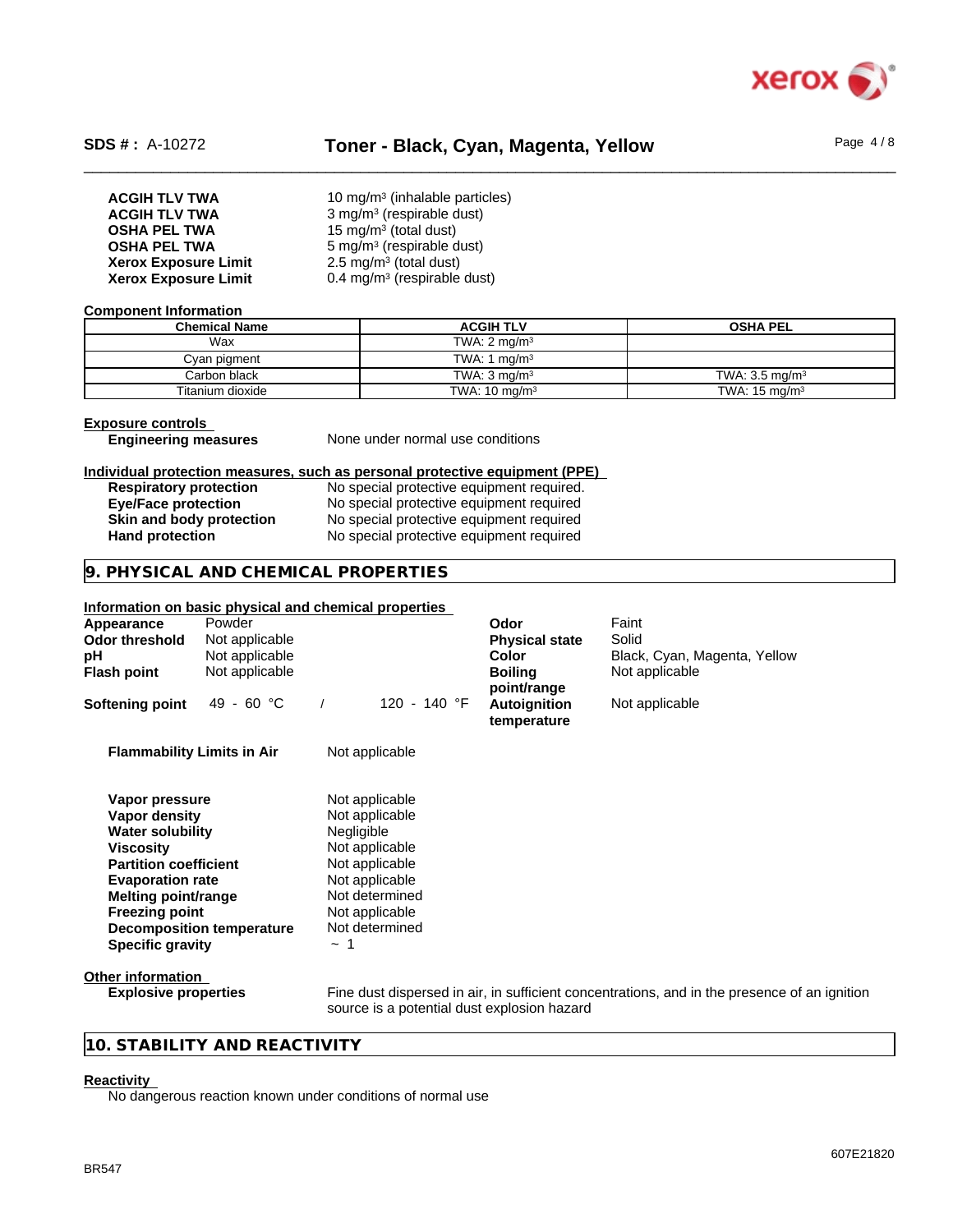

#### **Chemical stability**

Stable under normal conditions

#### **Possibility of hazardous reactions**

| <b>Hazardous reactions</b>      | None under normal processing            |
|---------------------------------|-----------------------------------------|
| <b>Hazardous polymerization</b> | Hazardous polymerization does not occur |

#### **Conditions to avoid**

Prevent dust cloud, Fine dust dispersed in air, in sufficient concentrations, and in the presence of an ignition source is a potential dust explosion hazard

#### **Incompatible materials to avoid**

None

#### **Hazardous decomposition products**

None under normal use

#### **11. TOXICOLOGICAL INFORMATION**

*The toxicity data noted below is based on the test results of similar reprographic materials.*

#### **Information on toxicological effects**

## **Acute toxicity**

| <b>Product Information</b> |                                       |
|----------------------------|---------------------------------------|
| <b>Irritation</b>          | No skin irritation, No eye irritation |
| Oral LD50                  | $> 5$ g/kg (rat)                      |
| <b>Dermal LD50</b>         | $> 5$ g/kg (rabbit)                   |
| <b>LC50 Inhalation</b>     | $> 5$ mg/L (rat, 4 hr)                |

#### **Component Information**

| <b>Chemical Name</b> | <b>LC50</b> Inhalation     | <b>Dermal LD50</b>     | Oral LD50           |
|----------------------|----------------------------|------------------------|---------------------|
| Wax                  |                            | 3600 mg/kg (Rabbit)    | 5000 mg/kg (Rat)    |
| Cyan pigment         |                            |                        | 10000 mg/kg (Rat)   |
| Carbon black         |                            | 3 g/kg (Rabbit)        | 15400 mg/kg (Rat)   |
| Amorphous silica     | $(Rat)$ 1 h<br>$>2.2$ ma/L | $>2000$ mg/kg (Rabbit) | $>5000$ mg/kg (Rat) |
| Titanium dioxide     |                            |                        | 10000 mg/kg (Rat)   |

| Chronic toxicitv            |                                          |
|-----------------------------|------------------------------------------|
| <b>Sensitization</b>        | No sensitization responses were observed |
| <b>Neurological Effects</b> | No information available                 |
| Target organ effects        | None known                               |
|                             |                                          |

CMR Effects

| <b>Mutagenic effects</b>     |                                          | Not mutagenic in AMES Test |             |
|------------------------------|------------------------------------------|----------------------------|-------------|
| <b>Reproductive toxicity</b> | No information available                 |                            |             |
| Carcinogenicity              | See "Other Information" in this section. |                            |             |
| <b>Chemical Name</b>         |                                          | <b>NTP</b>                 | <b>IARC</b> |
| Carbon black                 |                                          |                            | 2B          |
| Titanium dioxide             |                                          |                            | 2B          |

#### **Other information**

The IARC (International Agency for Research on Cancer) has listed carbon black as "possibly carcinogenic to humans". However, Xerox has concluded that the presence of carbon black in this mixture does not present a health hazard. The IARC classification is based on studies evaluating pure, "free" carbon black. In contrast, toner is a formulation composed of specially prepared polymer and a small amount of carbon black (or other pigment). In the process of making toner, the small amount of carbon black becomes encapsulated within a matrix. Xerox has performed extensive testing of toner, including a chronic bioassay (test for potential carcinogenicity). Exposure to toner did not produce evidence of cancer in exposed animals. The results were submitted to regulatory agencies and published extensively.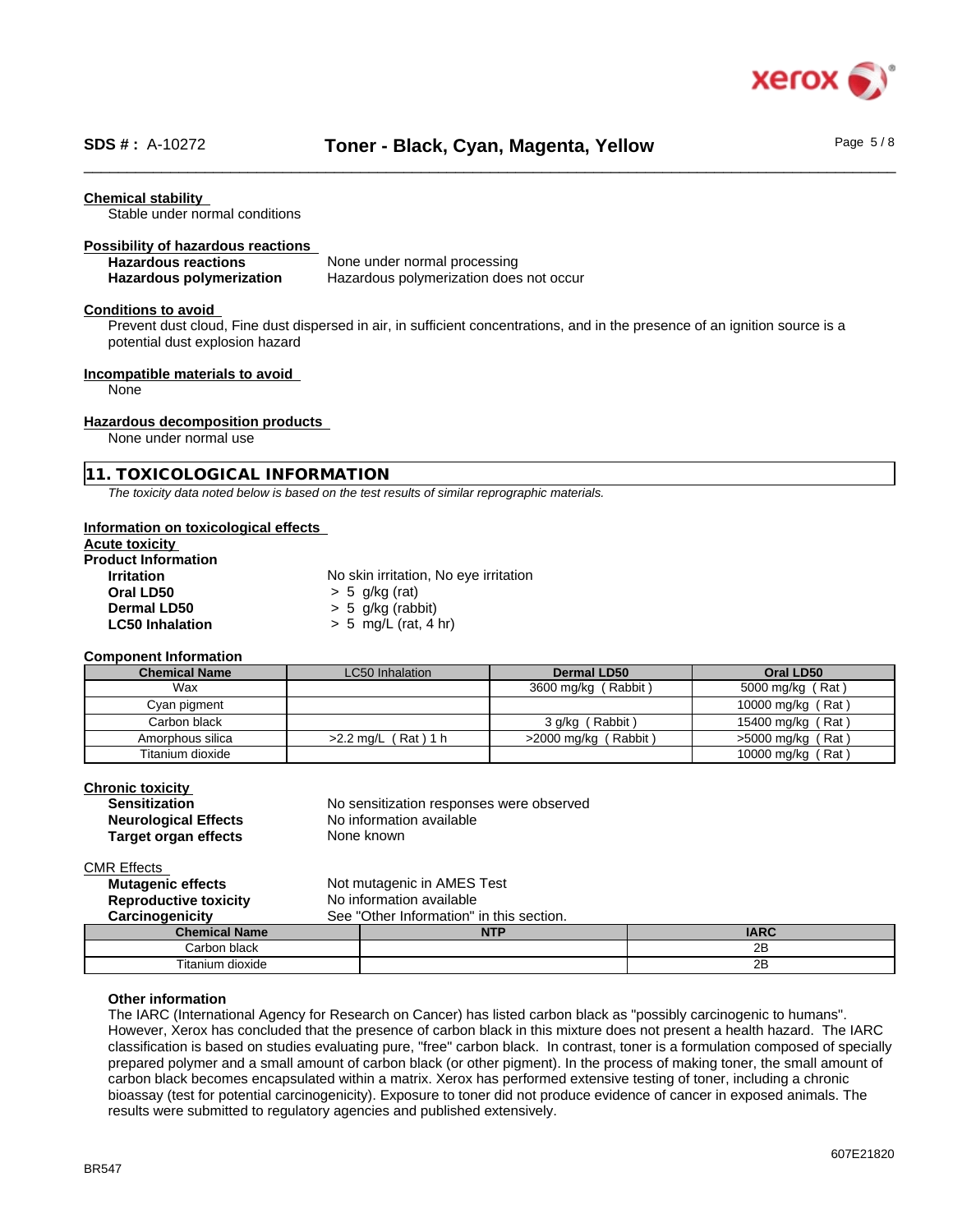

# \_\_\_\_\_\_\_\_\_\_\_\_\_\_\_\_\_\_\_\_\_\_\_\_\_\_\_\_\_\_\_\_\_\_\_\_\_\_\_\_\_\_\_\_\_\_\_\_\_\_\_\_\_\_\_\_\_\_\_\_\_\_\_\_\_\_\_\_\_\_\_\_\_\_\_\_\_\_\_\_\_\_\_\_\_\_\_\_\_\_\_\_\_\_ **SDS # :** A-10272 **Toner - Black, Cyan, Magenta, Yellow** Page 6 / 8

The IARC (International Agency for Research on Cancer) has listed titanium dioxide as "possibly carcinogenic to humans". However, Xerox has concluded that the presence of titanium dioxide in this mixture does not present a health hazard. The IARC classification is based on studies in rats using high concentrations of pure, unbound TiO2 particles of respirable size. The Titanium Dioxide Industry REACH Consortium has concluded that these effects were species-specific, attributable to lung overload and not specific to TiO2, i.e. similar effects would also be seen for other low solubility dusts. Toxicological and epidemiological studies do not suggest a carcinogenic effects in humans. In addition, the titanium dioxide in this mixture is encapsulated in a matrix or bound to the surface of the toner.

| Other toxic effects      |                |  |
|--------------------------|----------------|--|
| <b>Aspiration Hazard</b> | Not applicable |  |
| Other adverse effects    | None known     |  |

## **12. ECOLOGICAL INFORMATION**

#### **Toxicity**

On available data, the mixture / preparation is not harmful to aquatic life

## **Component Information**

| <b>Chemical Name</b> | <b>Toxicity to algae</b>                                   | <b>Toxicity to fish</b>                   | Toxicitv to<br>microorganisms | Toxicity to daphnia and<br>lother aquatic invertebrates |
|----------------------|------------------------------------------------------------|-------------------------------------------|-------------------------------|---------------------------------------------------------|
| Carbon black         |                                                            |                                           |                               | EC50 > 5600 mg/L 24 h                                   |
| Amorphous silica     | 440 mg/L EC50 72 h<br>(Pseudokirchneriella<br>subcapitata) | LC50= 5000 mg/L<br>Brachydanio rerio 96 h |                               | $EC50 = 7600$ mg/L 48 h                                 |

#### **Persistence and degradability**

Not readily biodegradable

#### **Bioaccumulative potential**

Bioaccumulation is unlikely

#### **Mobility in soil**

Insoluble in water

#### **Component Information**

| Chemical                                 | loa |
|------------------------------------------|-----|
| Name                                     | Pow |
| <b>DIOMADI</b><br>`wan<br>יו וסוו<br>var | v.u |

#### **Other adverse effects**

The environmental impact of this product has not been fully investigated. However, this preparation is not expected to present significant adverse environmental effects.

| <b>Disposal considerations</b><br><b>Waste Disposal Methods</b> | This material, as supplied, is not a hazardous waste according to Federal regulations (40<br>CFR 261). This material could become a hazardous waste if it is mixed with or otherwise<br>comes in contact with a hazardous waste, if chemical additions are made to this material, or<br>if the material is processed or otherwise altered. Consult 40 CFR 261 to determine whether<br>the altered material is a hazardous waste. Consult the appropriate state, regional, or local<br>regulations for additional requirements. |
|-----------------------------------------------------------------|--------------------------------------------------------------------------------------------------------------------------------------------------------------------------------------------------------------------------------------------------------------------------------------------------------------------------------------------------------------------------------------------------------------------------------------------------------------------------------------------------------------------------------|
| Contaminated packaging                                          | No special precautions are needed in handling this material                                                                                                                                                                                                                                                                                                                                                                                                                                                                    |

#### **14. TRANSPORT INFORMATION**

**13. DISPOSAL CONSIDERATIONS**

This material is not subject to regulation as a hazardous material for shipping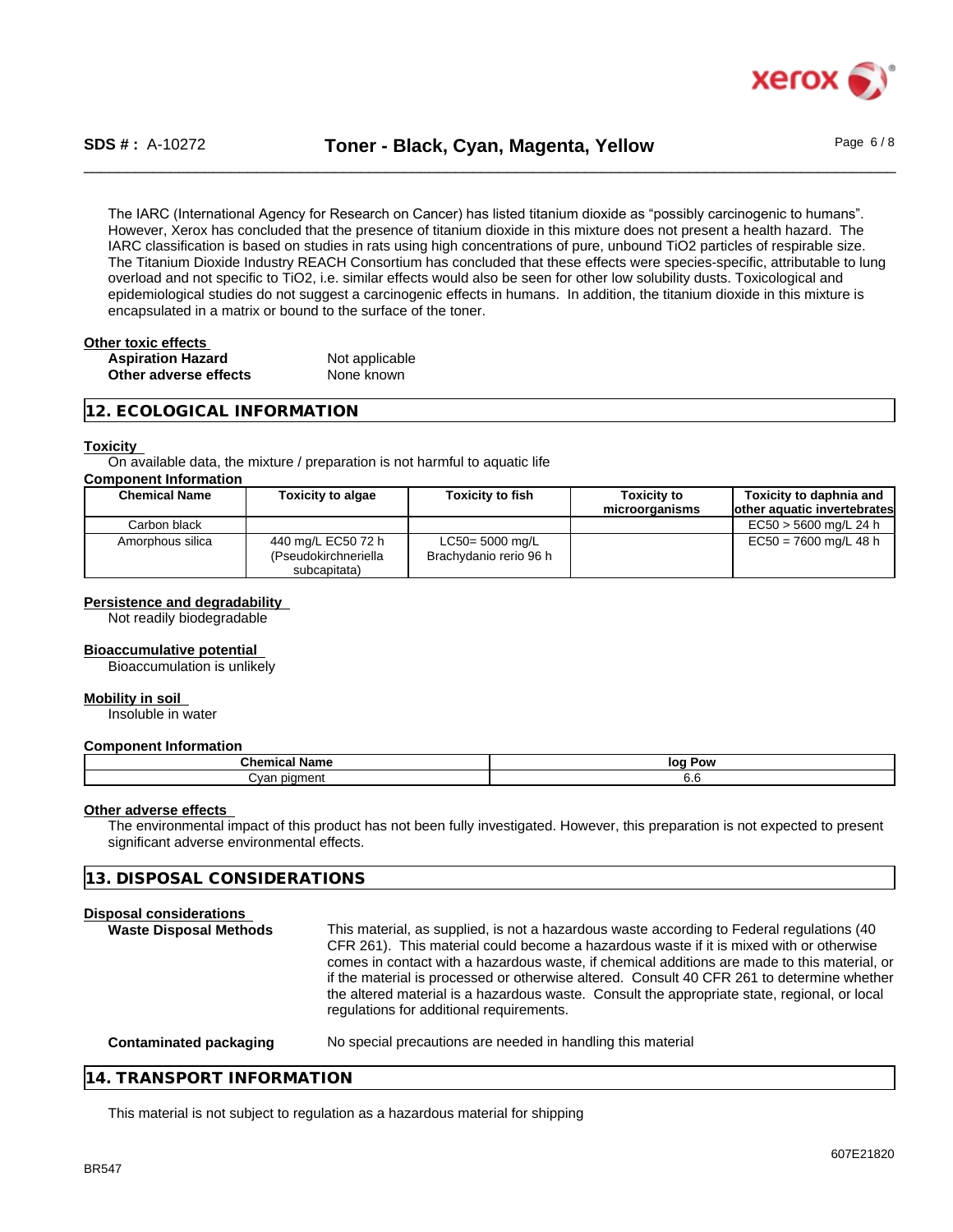

## **15. REGULATORY INFORMATION**

#### **Safety, health and environmental regulations/legislation specific for the substance or mixture**

#### **OSHA Regulatory Status**

This product is an article which contains a mixture / preparation in powder form. Safety information is given for exposure to the article as sold and used by the customer. Intended use of the product is not expected to result in exposure to the mixture / preparation based on the packaging and method of dispensing.

While this material is not considered hazardous by the OSHA hazard Communication Standard (29 CFR 1910.1200), this SDS contains valuable information for the safe handling and proper use of the product. This SDS should be retained and made available to employees and other users of this product.

#### **Canada**

This product has been classified in accordance with the hazard criteria of the Hazardous Products Regulations (HPR), **and the SDS contains all the information required by the HPR.**

#### **International Inventories**

| <b>TSCA</b>     | Complies |
|-----------------|----------|
| <b>DSL/NDSL</b> | Complies |

## **U.S. Federal Regulations**

#### **SARA 313**

Section 313 of Title III of the Superfund Amendments and Reauthorization Act of 1986 (SARA). This product does not contain any chemicals which are subject to the reporting requirements of the Act and Title 40 of the Code of Federal Regulations, Part 372 **Clean Water Act**

This product is not regulated as a pollutant pursuant to the Clean Water Act (40 CFR 122.21 and 40 CFR 122.42).

**Clean Air Act,Section 112 Hazardous Air Pollutants (HAPs) (see 40 CFR 61)**

This product is not regulated as a hazardous air pollutant (HAPS) under Section 112 of the Clean Air Act Amendments of 1990. **CERCLA**

This material, as supplied, does not contain any substances regulated as hazardous substances under the Comprehensive Environmental Response Compensation and Liability Act (CERCLA) (40 CFR 302) or the Superfund Amendments and Reauthorization Act (SARA) (40 CFR 355). There may be specific reporting requirements at the local, regional, or state level pertaining to releases of this material

## **US State Regulations**

#### **California Proposition 65**

Carbon black is regulated under California Proposition 65 only if in the form of "airborne, unbound particles of respirable size". Toner products do not contain carbon black in the form of "airborne, unbound particles of respirable size". Therefore, the requirements of Proposition 65 do not apply to this product.

Titanium dioxide is regulated under California Proposition 65 only if a product results in exposure in the form of "airborne, unbound particles of respirable size". Toner products do not result in exposure to titanium dioxide in the form of "airborne, unbound particles of respirable size". Therefore, the requirements of Proposition 65 do not apply to this product.

| <b>Chemical Name</b>  | $^{\small{\textsf{T}}}\mathsf{AS}$ No. | California<br>^^<br>Prop. 65 |
|-----------------------|----------------------------------------|------------------------------|
| ' arbon۔<br>black     | .000<br>3-86-4                         | Carcinoden                   |
| Titanium<br>ı dioxide | $13463-67 - 1$                         | Carcinogen                   |

#### **U.S. State Right-to-Know Regulations**

Although this product contains substances included in some U.S. State Right-to-Know regulations, the particles are bound in a unique matrix and, therefore, the product does not pose any specific hazard.

#### **16. OTHER INFORMATION**

| <b>Issuing Date</b>  | 2018-01-10             |
|----------------------|------------------------|
| <b>Revision Date</b> | 2018-01-15             |
| <b>Revision Note</b> | <b>Initial Release</b> |